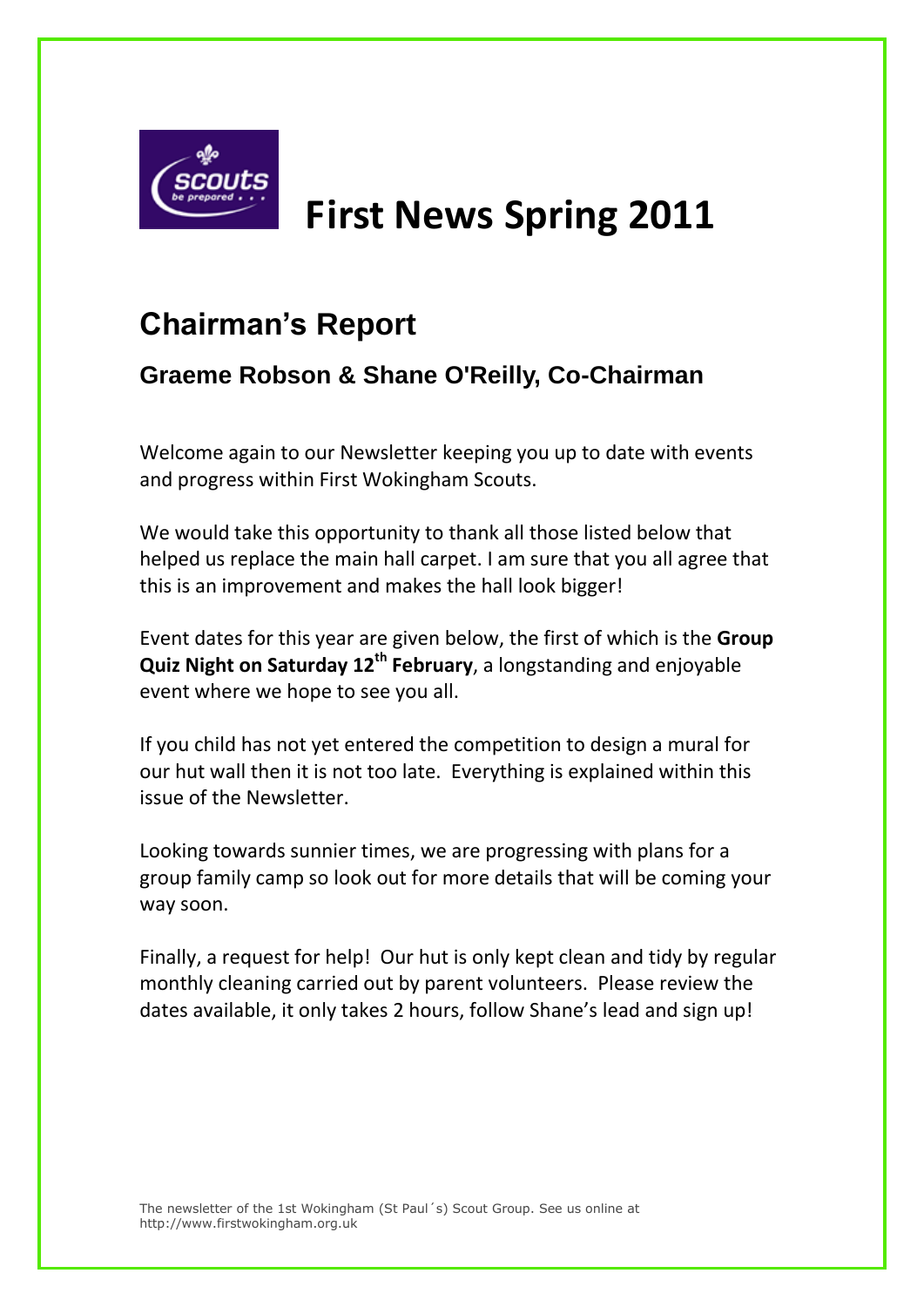#### **Scouts – Autumn 2010 Report**

There is no Scout Report this issue.

#### **Cubs - Autumn 2010 Report**

#### **Debs Parker, Cubs Leader.**

Last term was a short but busy term. We became a full pack and **now have 35 cubs,** so thank you to all those who say they have friends that want to join but there is no room at the inn for now!

Baloo has finished off his NVQ which you can do now as a Leader, this meant that an examiner visited First Wokingham to see how he ran an evening. Baloo did the map readers badge, so it was great to see everyone immersed in looking at maps all **over** the floor even if we did look a bit silly with our bottoms in the air! Though to give the examiner his due he was just as much into it as the children. So, well done Baloo! The examiner also mentioned how impressed he was with such a large group of children, their behaviour and respect to all, so well done cubs!

Autumn Highlights: We had a evening of bashing **conkers** around and also did some junk model building. We filled the hall with black smoke whilst trying to make toffee apples (which failed!) but the Cubs still took them home. We did our normal group fireworks to music, who knows what we will try this November! We made Christmas cards and had the annual fancy dress party, How Ewan came in only a pair of red swimming trucks I still can't believe as it was freezing and I was cold with 4 jumpers on!

The biggest thing we did this term (and again a BIG well done to all those who took part) was the night hike where we raised money for 'Children in Need' and it was a whopping just short of £200. Well done also to Dan Jones who on his own raised about £50 for this. Plus Max who couldn't do the hike but did school cross country instead, hopefully he didn't take a diversion and get himself a little confused like us! All in all a great term! So here is to 2011 and what we can do this year.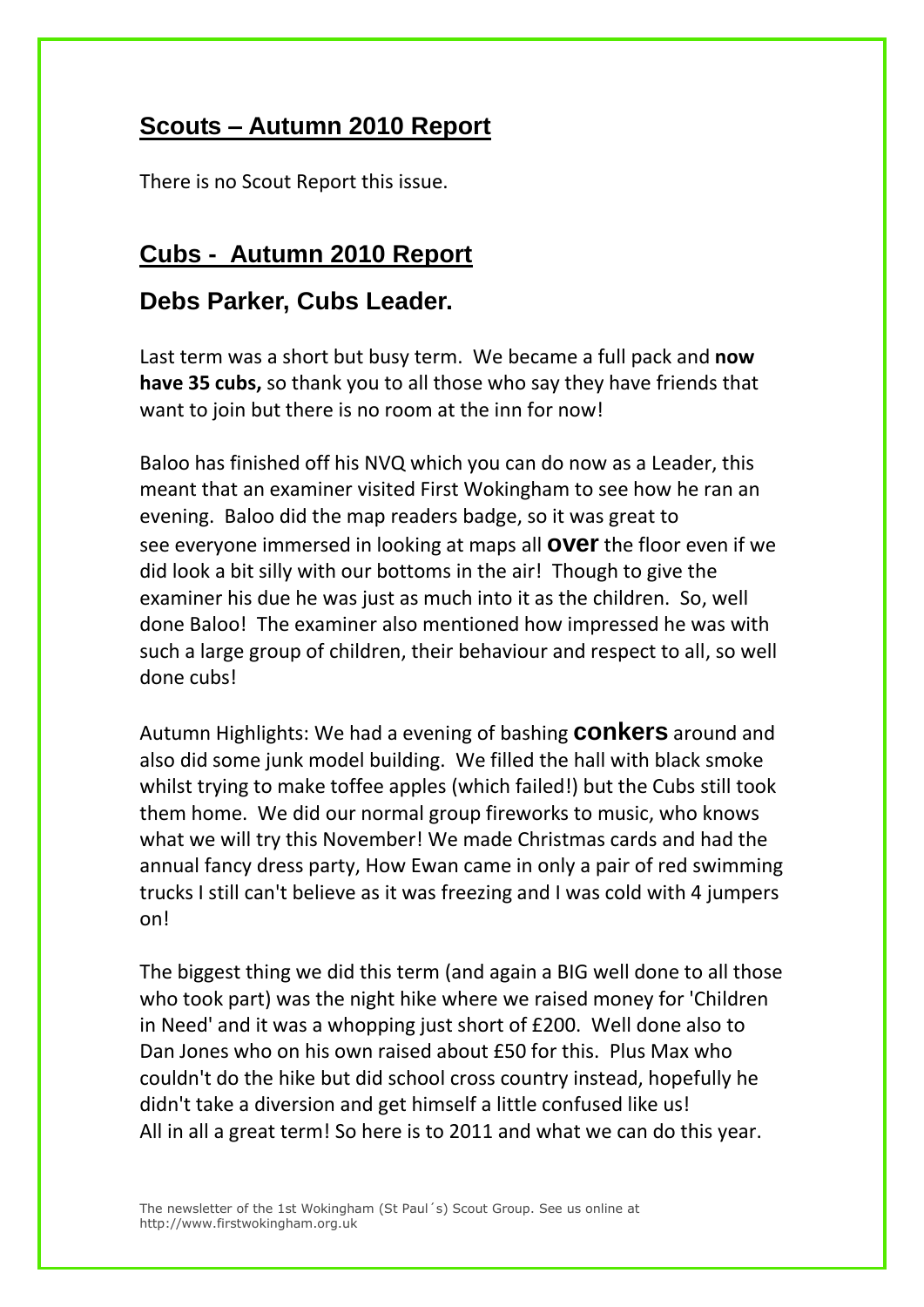### **Beavers – Autumn 2010 Report**

#### **Kim Linden Assistant Beaver Leader**

**With 24 Beavers, the Colony is very busy** and a mostly 'inside term' has seen them gain their Safety and Emergency Aid badges as well as working towards various Challenge Badges. We have also been able to give out Bronze Awards to some of our older Beavers. The Spanish themed evening with quizzes and a Piñata proved a big 'hit', as did the fancy dress Wild West evening – where the Indians were sorely outnumbered by cowboys, and the Beavers made newspaper wigwams which they enjoyed hiding in.

A collection was again held for Harvest Festival which was gratefully received, we wove tartan bookmarks and threw the 'hammer' for St Andrews day, played party games, turned 4 Beavers into snowmen, made 'sparkler biscuits' and made the guys for the Bonfire among other things.

We look forward to a new year and another term of fun at 1st Wokingham Beavers.

## **Forthcoming Events**

For full details about these events then please visit our web site at <http://www.firstwokingham.org.uk/group/events> or look on the notice board in the entrance hall to the HQ.

| 12 <sup>th</sup> Feb 2011                 | Fund raising        | Quiz Night (HQ)                   |
|-------------------------------------------|---------------------|-----------------------------------|
| 2nd May 2011                              | <b>Fund raising</b> | May Fayre (Wokingham Town Centre) |
| 8 <sup>th</sup> May 2011                  | Young People        | St. George's Day Event            |
| $28^{th}$ May - $30^{th}$ May 2011        | Social              | Group Camp (Provisional)          |
| 8th Jul 2011                              | Social              | BBQ & AGM (Hut)                   |
| $30^{th}$ Jul – $6^{th}$ Aug 2011         | Young People        | Scout Camp (Hay-on-Wye)           |
| $27^{th}$ Aug - 30 <sup>th</sup> Aug 2011 | Young People        | Cub Camp (Ellis Farm)             |
| <b>2nd Nov 2011</b>                       | Social              | Group fireworks                   |

The newsletter of the 1st Wokingham (St Paul´s) Scout Group. See us online at http://www.firstwokingham.org.uk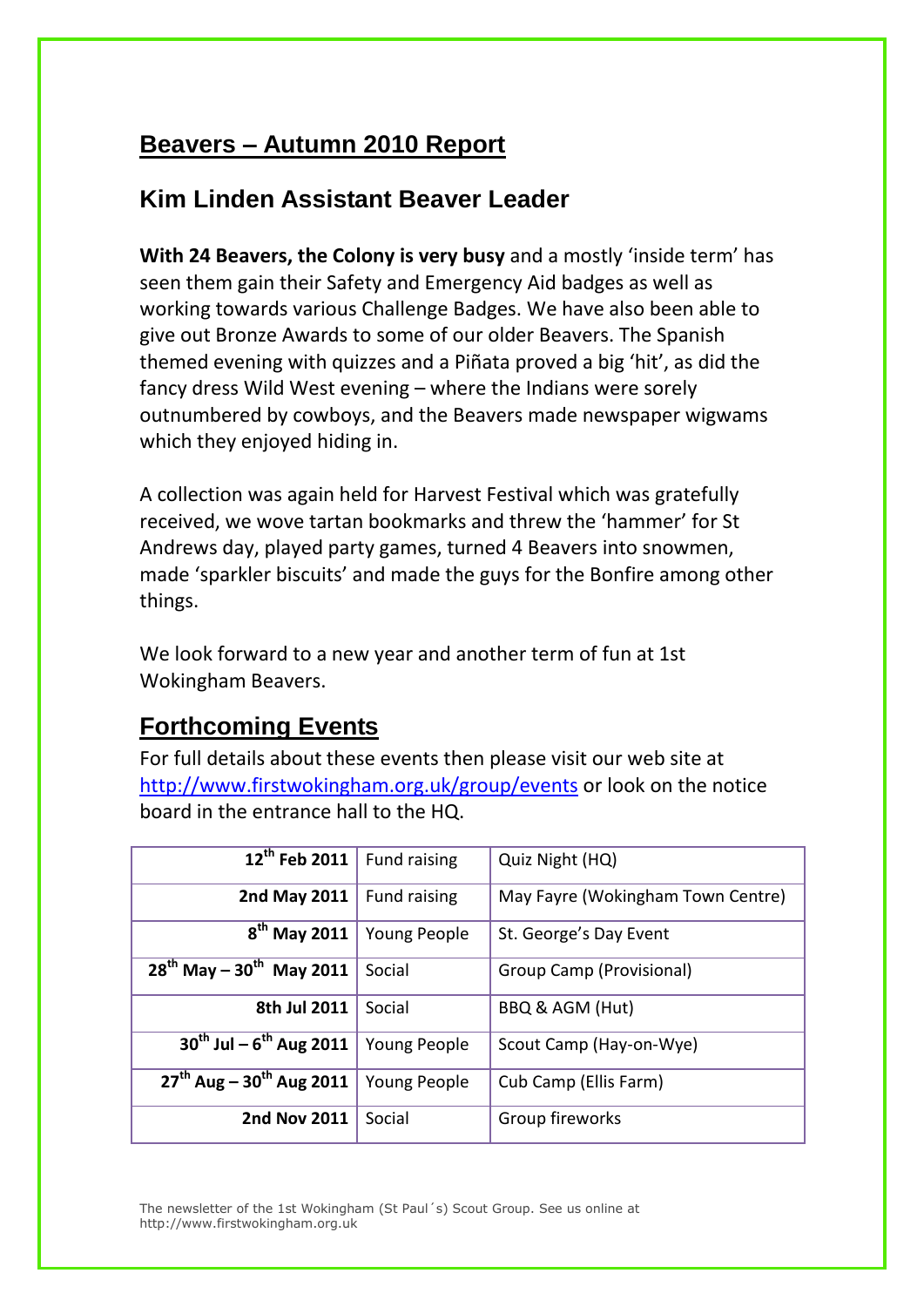## **Hut Cleaning Help**

Whilst the main hall gets a clean after some section meetings the whole hut does need a proper clean about every four weeks. It takes two people about 1 1/2 hours to **clean** the hut. We need a minimum of two adults (over 18 years), but more people will speed up the process. Also you can volunteer for more than 1 session! The hut will be available for cleaning all day on Saturday, all day the following Sunday.

Cleaning Session Saturday Sunday Response so far 1 8 Jan Carol & Keith Winter 2 3 Sep 6 Feb Sylvie & Shane O'Reilly 3 5 Mar 6 Mar Georgina & Hugh Spalding 4 2 Apr 3 Apr 5 7 May 8 May 6 11 Jun 12 Jun 7 2 Jul 3 Jul 8 Aug Aug Aug No cleaning as full of camp kit 9 10 Sep 11 Sep 10 8 Oct 9 Oct 11 | 5 Nov | 6 Nov 12 3 Dec 4 Dec

For the remainder of 2011 the cleaning sessions that we are seeking volunteers for are:

If you can help us the please contact Keith Winter via email at [keith@firstwokingham.org.uk](mailto:firstnews@firstwokingham.org.uk) or telephone on 0118 978 8518 and state:

- i) what session you can do,
- ii) which day and start time you prefer, and
- iii) names of people

Keith will then ensure that the hut is reserved for that day/time and generate the rota. We will of course ensure that the keys to the hut are available at the time you need them and all cleaning materials you will need are ready for you.

Please look at your diaries and volunteer.

Thanks in advance, Keith Winter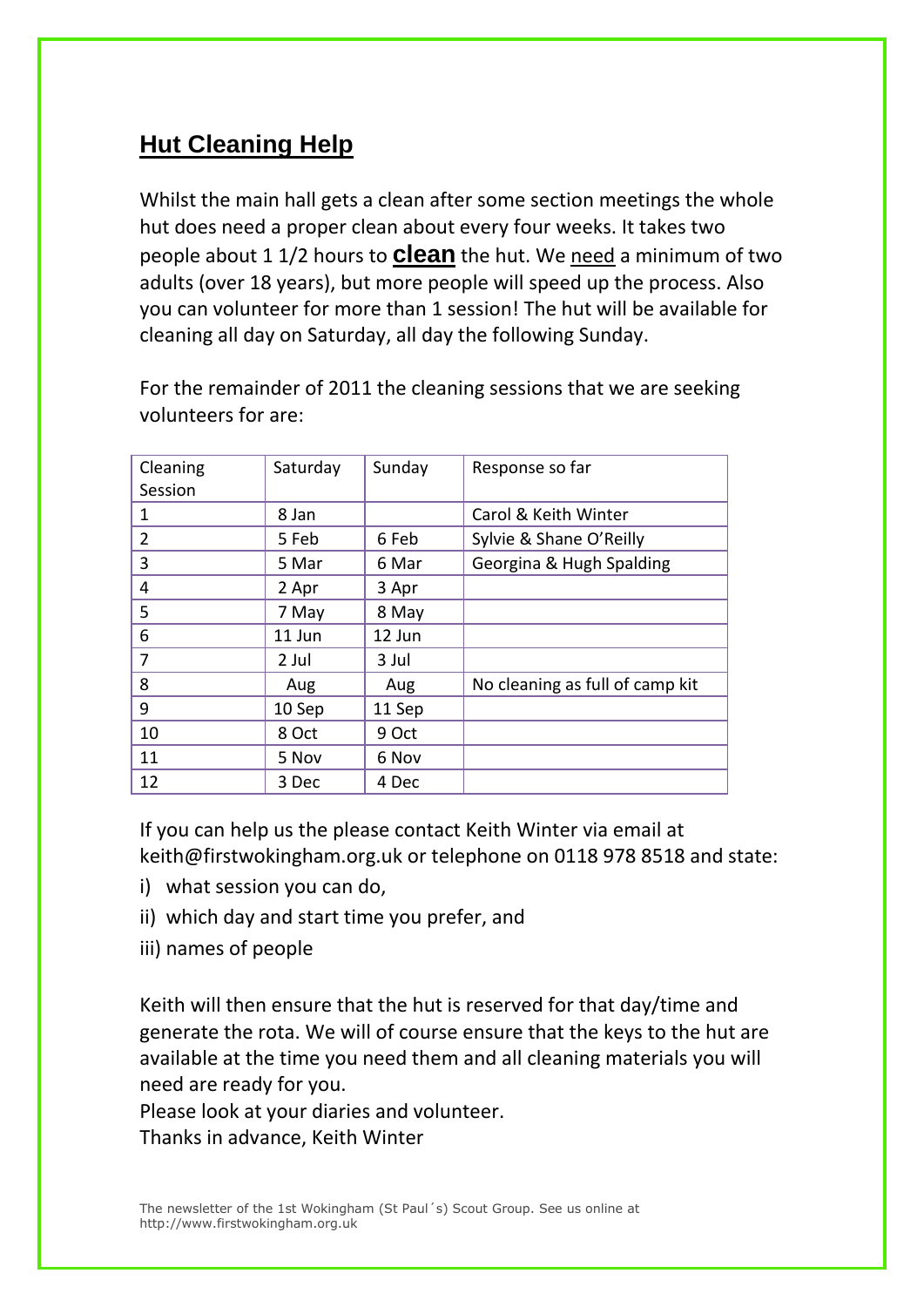### **Main Hall Carpet**

The old carpet has been successfully replaced and a grand opening was held on Sunday 9th January. Thank you to all those below who helped us lift the old carpet, take it to the tip and mend the concrete floor.

| Kay Maynard            | Martin Ogden            | Mary Martin          |
|------------------------|-------------------------|----------------------|
| Darren Hewitt          | <b>Brian Harrington</b> | Jamie Martin         |
| <b>Steve Price</b>     | <b>Bethan Martin</b>    | Georgina Spalding    |
| <b>Heather Bennett</b> | <b>Keir Martin</b>      | <b>Hugh Spalding</b> |
| Andy McBain            | Graeme Robson           | Luke Spalding        |
| Keith Winter           | Sylvie De Groote        | Shane O'Reilly       |
| <b>Richard House</b>   | Tyler O'Reilly          | Cole O'Reilly        |

#### **Background information:**

*The carpet in the hut was 29 years old and we have had some problems with the carpet in the main hall for a few years and have successfully made it safe for usage by removing broken concrete in small areas, re-concreting and patching a different carpet into the holes. The main hall is made up of three large concrete slabs with a thin concrete screed over them to make it like one and the carpet is glued to this. Unfortunately the three main slabs have moved a little and the screed along the joints has broken up and made the carpet surface bumpy and has cause the carpet to cut up a bit. It is getting to the stage where the carpet/floor will not be totally safe for children to charge about on and something major has to be done. In anticipation of this, the last few years capital replacement fund has been ear-marked for the carpet as you would have heard at the AGM's.*

#### **Termly Subscriptions**

**Payment is due at the first meeting of each term** as this ensures that your child is insured and also helps with our banking. If there is any problem with payment, please contact us so that we can discuss other arrangements. At the request of parents, a box has been placed on the wall just inside the main hall doors on the right hand side. If you have subs. payments or payments for events then feel free to place your envelope with the payments and information slip into the box. For security reasons the box will be emptied at the end of each session.